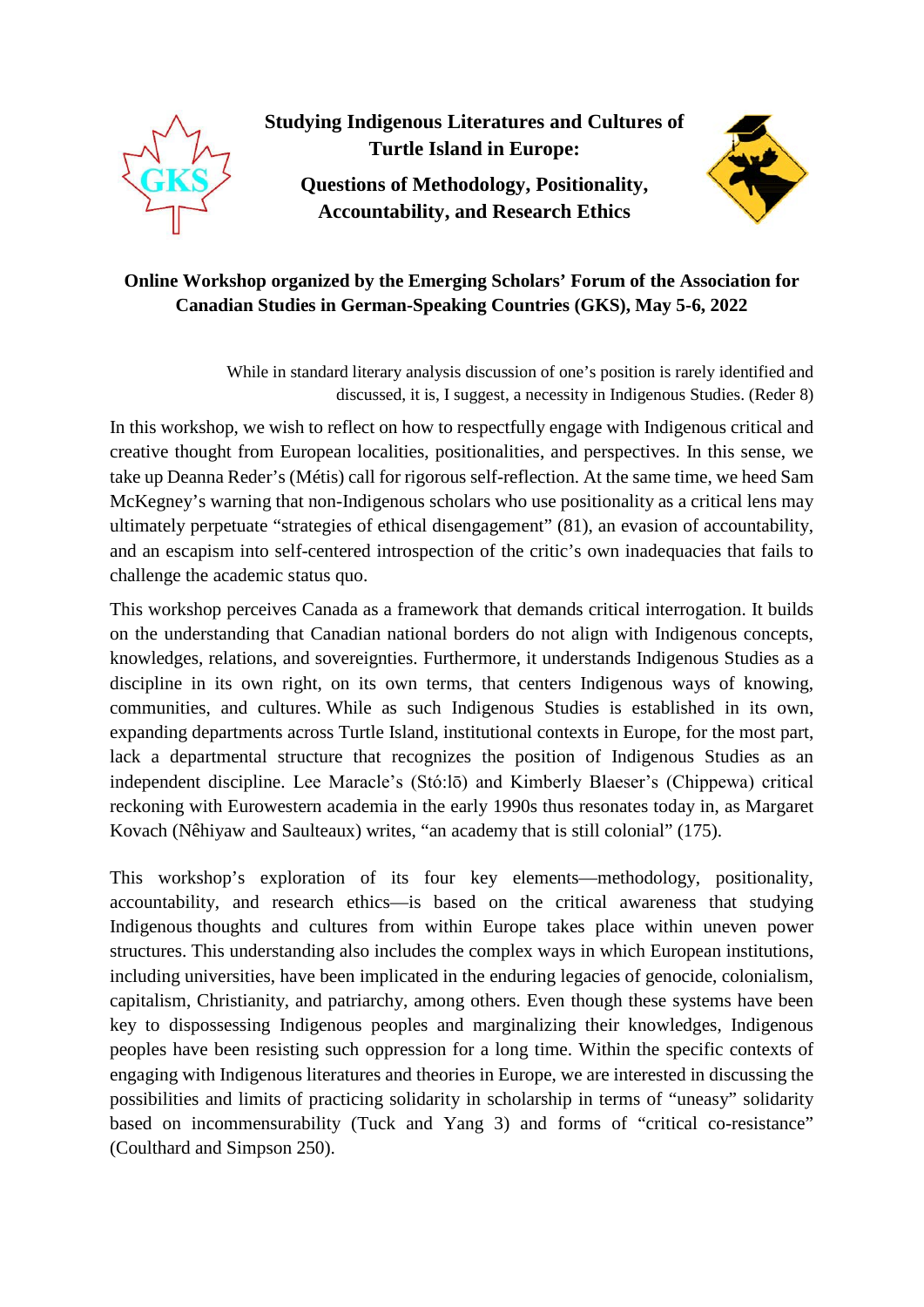### **Format & Submission:**

This workshop will take place online from May 5-6, 2022, and features contributions by Dr Renae Watchman (Diné & Tsalagi) and Prof Dr Hartmut Lutz as confirmed speakers. In conversation with their talks, the workshop includes panels for scholars of all levels—BA, MA, PhD, Postdoc—to present their research projects and work in progress, which engage with Indigenous critical and creative thoughts. This workshop is designed in particular for early career researchers as it aims to provide a safe space for them to discuss their specific needs, challenges, and difficulties, which they might encounter or have encountered during their research, including their questions and concerns regarding methodology, positionality, accountability, and research ethics. We invite contributions in the form of short talks or alternative formats, such as artwork, video-clips, or collaborative work.

## **Please submit the following until March 31:**

- an abstract of ca. 250 words
- a short bio of ca. 100 words
- a response of ca. 250 words to the question: How have you come to study Indigenous literatures and cultures?

To submit your proposal, please send your abstract, bio and response in a single file (.doc/.docx/.pdf) to the organizing committee at [indigenousstudiesworkshop@gmail.com](mailto:indigenousstudiesworkshop@gmail.com)

Should you have any further questions, please feel free to contact the organizers at [indigenousstudiesworkshop@gmail.com](mailto:indigenousstudiesworkshop@gmail.com)

### **Speakers**:

- Dr Renae Watchman (Diné & Tsalagi) (McMaster University)
- Prof Dr Hartmut Lutz (University of Greifswald)

### **Workshop organizers**:

- Atalie Gerhard, *Saarland University / IRTG Diversity: Mediating Difference in Transcultural Spaces*
- Johanna Lederer, *Catholic University of Eichstätt-Ingolstadt / RTG Practicing Place: Socio-Cultural Practices and Epistemic Configurations*
- Manuel Sousa Oliveira, *University of Porto / CETAPS*
- Alisa Preusser, *University of Potsdam*

**Contact:** [indigenousstudiesworkshop@gmail.com](mailto:indigenousstudiesworkshop@gmail.com)